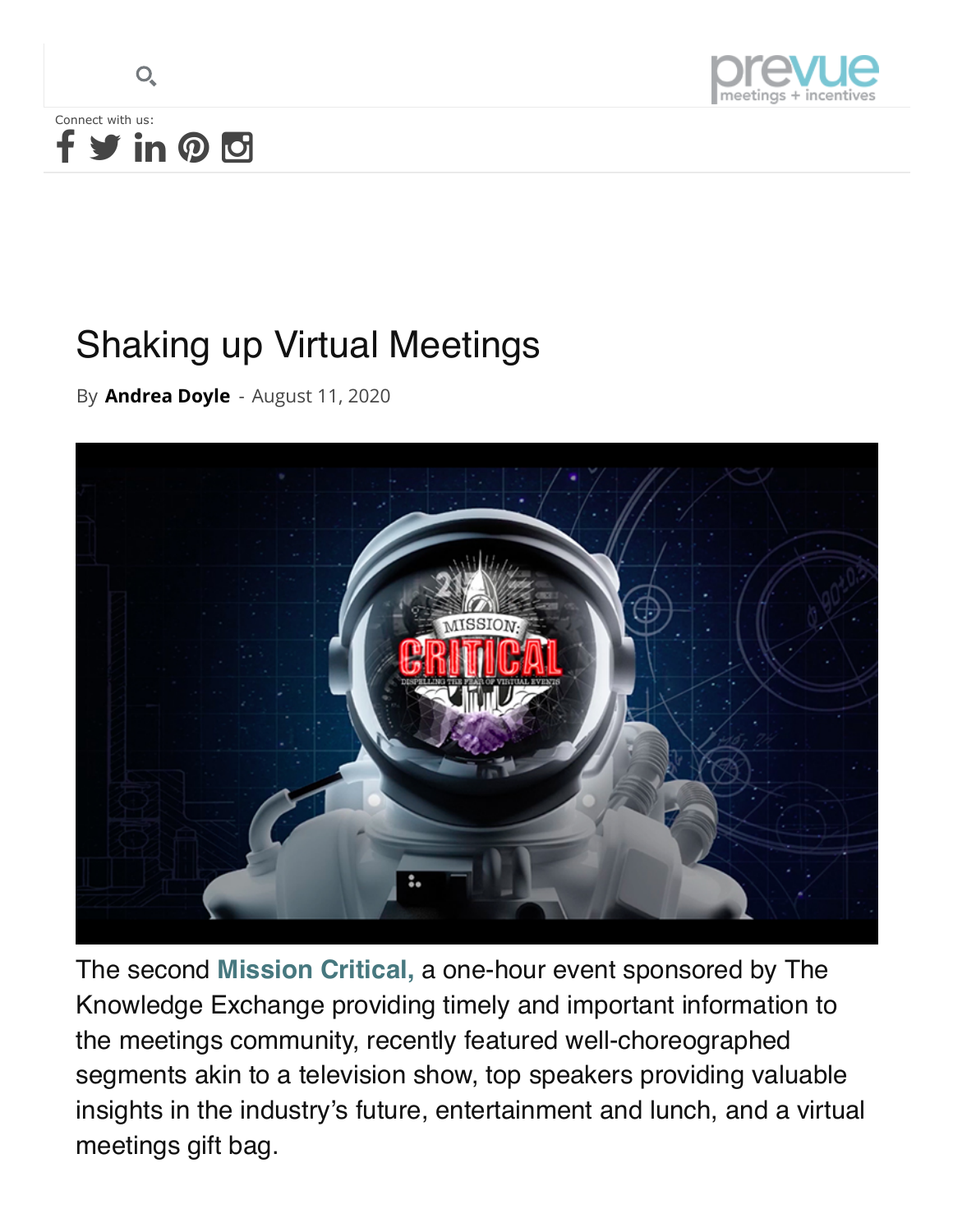Meeting planners who presented during the virtual event shared that they believe small events will resume the middle of next year with larger events coming online toward the end of 2021.

Mission Critical has also proven to be a hub filled with innovative features by partnering with organizations like Grubhub to treat over 1,000 viewers to lunch during the show, thus supporting 1,000 local hospitality businesses. They have also launched their signature VIP Virtual Gift Bag and MC24Seven, a living and breathing, around the clock new hub for planners and vendors to interact featuring built-in 1:1 video chat, unlimited appointment booking, and multiple points for brands to engage directly with the high-level planners Mission Critical attracts.

More than 3,000 meeting and event planners from major industries virtually traveled from New York City's newest attraction, The Edge, to Nashville, TN where they enjoyed a tour of Nashville's Noelle Hotel and downtown hotspot Redneck Riviera, with a special performance by Grammy-Nominated Country Superstar John Rich.

The trip was capped off with a special word from HSMAI Nashville that included a "Tennessee Wave" where hoteliers gathered to applaud planners and welcome their future return. They also heard the state of the meetings industry by Microsoft's Corporate VP of Global Events, Production Studios & Marketing Community, Bob Bejan, as well as Executive Director of Yale Conferences & Events, Suzanne Shaw, RBC Capital Markets Head of Conference & Event Marketing, Janae Henderson, and SAP Global Head of Event Marketing Strategy, Nicola Kastner.

"Where corporate and political leaders head to the World Economic Forum to share ideas and address pressing global issues; now the Meeting and Events Industry will head to Mission Critical," said Joseph Lara, Executive Producer and Creator, The Knowledge Exchange. "We knew from our first